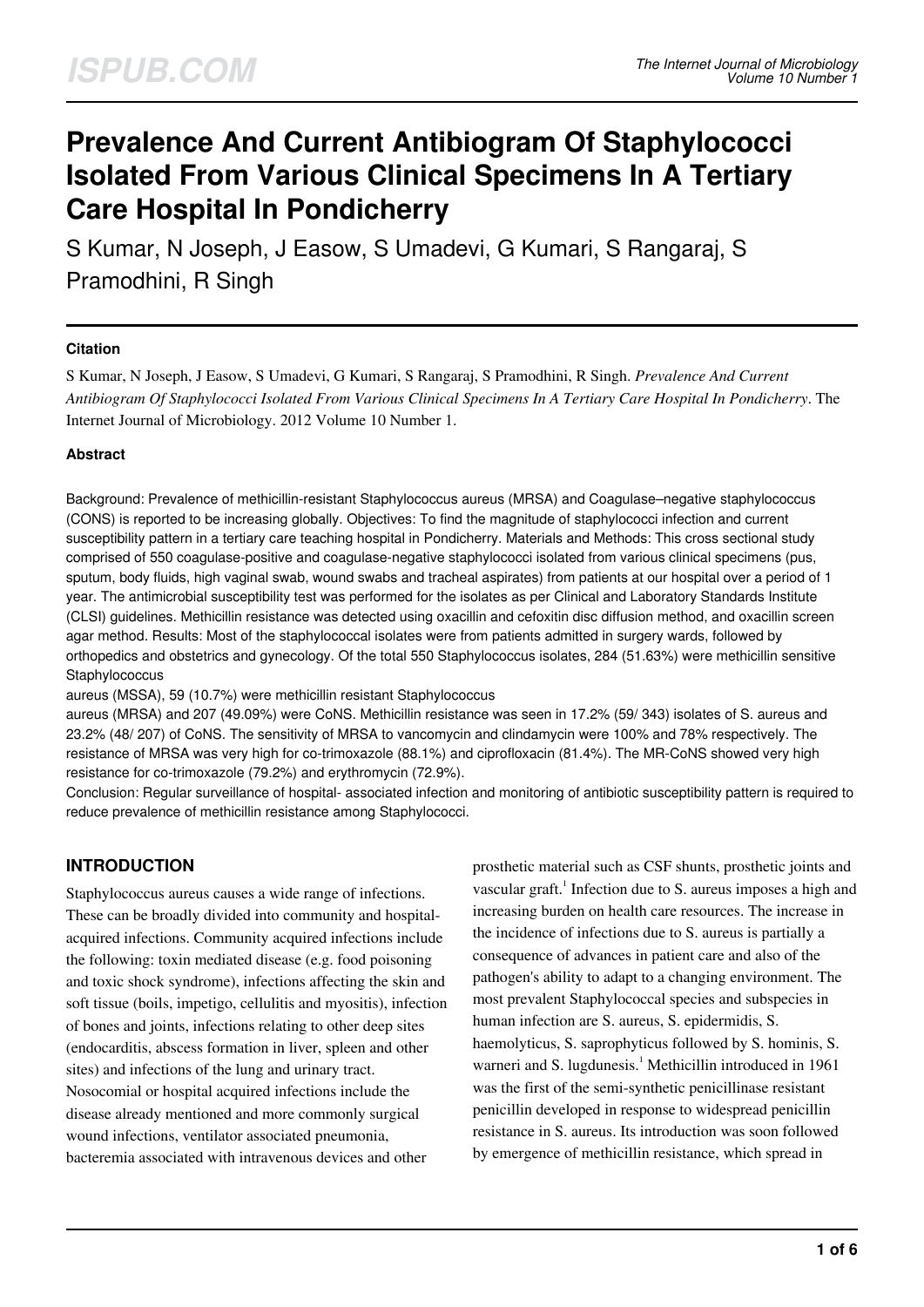waves across hospital in many countries. $^{2}$  In S. aureus, methicillin resistance is defined as resistance to the isoxazoyl penicillins such as methicillin, oxacillin and flucloxacillin. The frequency of Methicillin resistant S. aureus (MRSA) infections continues to grow in hospitalassociated settings, and more recently, in community settings globally. Methicillin resistance is not confined to S. aureus. Several species of staphylococcus show methicillin resistance including S. epidermidis, S. haemolyticus, S. hominis, S. capitis, S. warneri, S. caprae, S. sciuri.<sup>1</sup> Only a few reports regarding the antimicrobial susceptibility of S. aureus in Pondicherry are available. This study was therefore carried out to determine the local prevalence of methicillin resistance in various clinical isolates of staphylococci and to study the current antibiogram of staphylococci isolated from patients at Mahatma Gandhi Medical College and Research Institute, Pondicherry.

# **MATERIAL AND METHODS STUDY SETTING**

This cross-sectional study was conducted in the Department of Microbiology of Mahatma Gandhi Medical College and Research Institute, a 750-bedded tertiary care super-specialty hospital with teaching facility, located in Pondicherry, India. It serves as a referral centre for tertiary specialist care for a catchment population of approximately 10 lakh people from Pondicherry and adjoining areas.

# **BACTERIAL IDENTIFICATION AND ANTIBIOTIC SUSCEPTIBILITY TESTING**

The study comprised of 550 coagulase-positive and coagulase-negative staphylococci isolated from various clinical specimens (pus, sputum, tracheal aspirate, body fluids and high vaginal swab). These isolates were subjected to methicillin resistance screening using conventional microbiological methods. The clinical specimens were inoculated on 5% sheep blood agar, Mac Conkey agar and incubated at 37°C aerobically for 24h. S. aureus was identified based on Gram's stain morphology, colony characteristics, and positive catalase and coagulase tests. The isolates were subjected to susceptibility testing by Kirby Bauer disc diffusion method on Mueller Hinton agar plates using erythromycin  $(15 \mu g)$ , clindamycin  $(2 \mu g)$ , penicillin (10 IU), ciprofloxacin (5  $\mu$ g), gentamicin (10  $\mu$ g), cefoxitin (30 µg) and vancomycin (30 µg) as per Clinical Laboratory Standards Institute (CLSI) guideline.<sup>3</sup>

# **DETECTION OF METHICILLIN RESISTANCE**

All the confirmed S. aureus isolates and coagulase negative staphylococci (CoNS) were tested for methicillin resistance using oxacillin disc diffusion method (< 35°C), cefoxitin (35 $\degree$ C) and oxacillin screen agar (5% NaCl, 6 µg /ml oxacillin).<sup>4</sup>

# **QUALITY CONTROL**

S. aureus ATCC 25923 was used for quality control of Kirby Bauer disc diffusion method. S. aureus ATCC 25923 and S. aureus ATCC 43300 were used for quality control of the methods for detection of methicillin resistance.

# **STATISTICAL ANALYSIS**

Data entry and analysis were done using SPSS for Windows Version SPSS 16.0 (SPSS Inc, Chicago, IL, USA). Percentages were calculated for categorical variables. The Chi-square test or Fisher's exact test was used to compare two groups. All p values < 0.05 were considered statistically significant.

# **RESULTS**

The distribution pattern of 550 Staphylococcal isolates from various samples and wards is shown in Table 1. Most of the Staphylococcal isolates were from patients admitted in surgery wards, followed by orthopedics and obstetrics and gynecology. Methicillin resistance was seen in 17.2% (59/ 343) isolates of S. aureus and 23.2% (48/ 207) of CoNS. S. aureus and CoNS isolated from various clinical samples are shown in Table 2. The prevalence of MRSA was significantly different among various clinical specimens (Table 2). It was found that 93.22% (55/ 59) of the MRSA were from pus, 5.08% (3/ 59) were from ET and 1.69% (1/ 59) was from HVS. In body fluid and sputum, methicillin resistance was not seen. Of the 48 MR-CoNS isolated from various clinical specimens, it was found that 70.8% were from pus followed by ET and HVS with 8.3% isolates each, sputum with 4.2% and body fluid with 2.1% isolates.

Of the 550 isolates of Staphylococci, 318 (57.8%) were collected from males and 232 (42.2%) from females (Table 3). Susceptibility pattern of the staphylococcal isolates to common antibiotics is shown in (Table 4). Drug resistance pattern to several antimicrobials was significantly different among Coagulase positive and coagulase negative isolates (Table 4). Besides their lack of susceptibility to β-lactam drugs, the MRSA and methicillin resistant CoNS (MR-CoNS) also showed decreased susceptibility to various other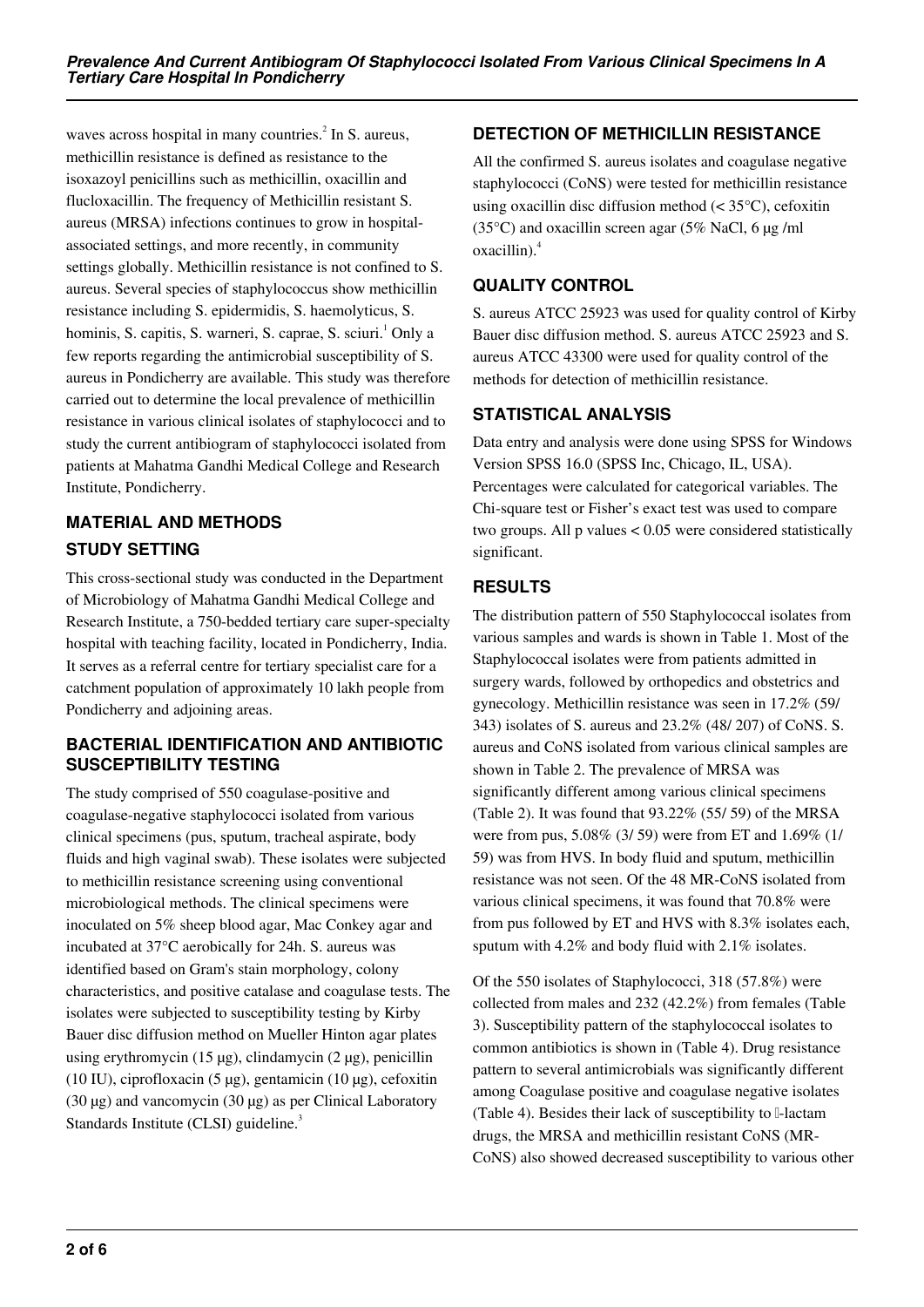antibiotics. There was a significant reduction in the proportion of MRSA that were susceptible to erythromycin, clindamycin, gentamicin, ciprofloxacin and co-trimoxazole, compared to methicillin sensitive S. aureus (MSSA). Similarly, there was a significant reduction in the proportion of MR-CoNS that were susceptible to erythromycin, gentamicin, ciprofloxacin and co-trimoxazole, compared to methicillin sensitive coagulase negative staphylococci (MS-CoNS). All the staphylococcal isolates tested exhibited susceptibility to vancomycin and teicoplanin. Among 59 MRSA screened from clinical specimens, 78.0% were sensitive to clindamycin, 47.5% to tetracycline, 40.7% to gentamicin and 20.3% to erythromycin. The resistance of MRSA was very high for co-trimoxazole (88.1%) and ciprofloxacin (81.4%). Among 48 MR-CoNS isolates from clinical specimens, 83.3% were sensitive to tetracycline, 79.2 % to clindamycin, 75% to gentamicin., 27.1% to erythromycin. The resistance was very high for cotrimoxazole (79.2%) and erythromycin (72.9%).

## **Figure 1**

Table 1. Distribution of various samples from different wards

|              | Body           | ET             | <b>HVS</b>     | Pus            | Sputum         | <b>Others</b>  | <b>Total</b> |
|--------------|----------------|----------------|----------------|----------------|----------------|----------------|--------------|
|              | fluid          |                |                |                |                |                |              |
| <b>ENT</b>   | $\bf{0}$       | $\bf{0}$       | 0              | 10             | $\bf{0}$       | 1              | 11           |
| Eye          | $\overline{0}$ | $\overline{0}$ | $\overline{0}$ | $\overline{2}$ | $\overline{0}$ | 3              | 5            |
| Medicine     | 3              | $\bf{0}$       | $\bf{0}$       | 9              | 5              | $\bf{0}$       | 17           |
| ICU          | $\mathbf 0$    | 10             | $\overline{0}$ | 15             | $\mathbf 0$    | $\overline{2}$ | 27           |
| Paediatrics  | $\bf{0}$       | ī              | $\overline{0}$ | 15             | $\bf{0}$       | 1              | 17           |
| OG           | $\bf{0}$       | 0              | 21             | 79             | $\bf{0}$       | $\mathbf 0$    | 100          |
| Orthopaedics | 4              | $\overline{0}$ | $\overline{0}$ | 103            | $\overline{0}$ | $\overline{1}$ | 108          |
| Skin         | $\overline{0}$ | $\bf{0}$       | 0              | 14             | $\bf{0}$       | $\bf{0}$       | 14           |
| Surgery      | 1              | 1              | $\overline{0}$ | 248            | $\overline{0}$ | 1              | 251          |
| <b>Total</b> | 8              | 12             | 21             | 495            | 5              | 9              | 550          |

ENT - ear, nose and throat (oto-rhino-laryngeology), ICU - intensive care unit, OG -

obstetrics and gynaecology, ET - endotracheal aspirate, HVS - high vaginal swab

## **Figure 2**

Table 2. and coagulase negative staphylococci isolated from various clinical samples

| <b>MS-CoNS</b> | <b>MR-CoNS</b> | <b>MSSA</b> | <b>MRSA</b> |  |
|----------------|----------------|-------------|-------------|--|
| 1(0.6%)        | 1(2.1%)        | 6(2.1%)     | $\bf{0}$    |  |
| 3(1.9%)        | 4(8.3%)        | 2(0.7%      | $3(5.08\%)$ |  |
| 14 (8.8%)      | 4(8.3%)        | 2(0.7%      | 1(1.69%)    |  |
| 133 (83.6%)    | 34 (70.8%)     | 273 (96.1%) | 55 (93.2%)  |  |
| 3(1.9%)        | 2(4.2%)        | 0           | 0           |  |
| $5(3.1\%)$     | 3(63%)         | 1(0.4%)     | $\bf{0}$    |  |
| 159            | 48             | 284         | 59          |  |
|                |                |             |             |  |

 $\operatorname{ET}-$ endotracheal aspirate,  $\operatorname{HVS}-$ high vaginal swab

MS-CoNS – methicillin sensitive coagulase negative staphylococci, MR-CoNS – methicillin resistant coagulase negative staphylococci, MSSA – methicillin sensitive S. aureus, MRSA – methicillin resistant S. aureus

## **Figure 3**

Table 3: Characteristic of patients with Staphylococcal infection

| <b>Characteristics</b> | <b>Total</b> | <b>MRSA</b> | <b>MSSA</b>  | <b>MR-CoNS</b> | <b>MS-CoNS</b><br>cases $(%)$ |  |
|------------------------|--------------|-------------|--------------|----------------|-------------------------------|--|
|                        | cases $(%)$  | cases (%)   | cases $(96)$ | cases $(%)$    |                               |  |
|                        | $(n=550)$    | $(n = 59)$  | $(n = 284)$  | $(n = 48)$     | $(n = 159)$                   |  |
| Male                   | 318 (57.8)   | 37(62.7)    | 157 (55.3)   | 27(56.3)       | 97(61.0)                      |  |
| Female                 | 232 (42.2)   | 22(37.3)    | 127(44.7)    | 21(43.7)       | 62(39.0)                      |  |
| Age $\leq$ 40 yrs      | 299 (54.4)   | 30(50.8)    | 167(58.8)    | 24(50.0)       | 78 (49.1)                     |  |
| $Age > 40$ yrs         | 251 (45.6)   | 29 (49.2)   | 117 (41.2)   | 24 (50.0)      | 81 (50.9)                     |  |
| IP                     | 478 (86.9)   | 54 (91.5)   | 246 (86.6)   | 38 (79.2)      | 140(88.1)                     |  |
| <b>OP</b>              | 72(13.1)     | 5(8.5)      | 38 (13.4)    | 10(20.8)       | 19(11.9)                      |  |

MS-CoNS - methicillin sensitive coagulase negative staphylococci, MR-CoNS - methicillin resistant coagulase negative staphylococci, MSSA - methicillin sensitive S. aureus, MRSA methicillin resistant S. aureus

IP - inpatient, OP - outpatient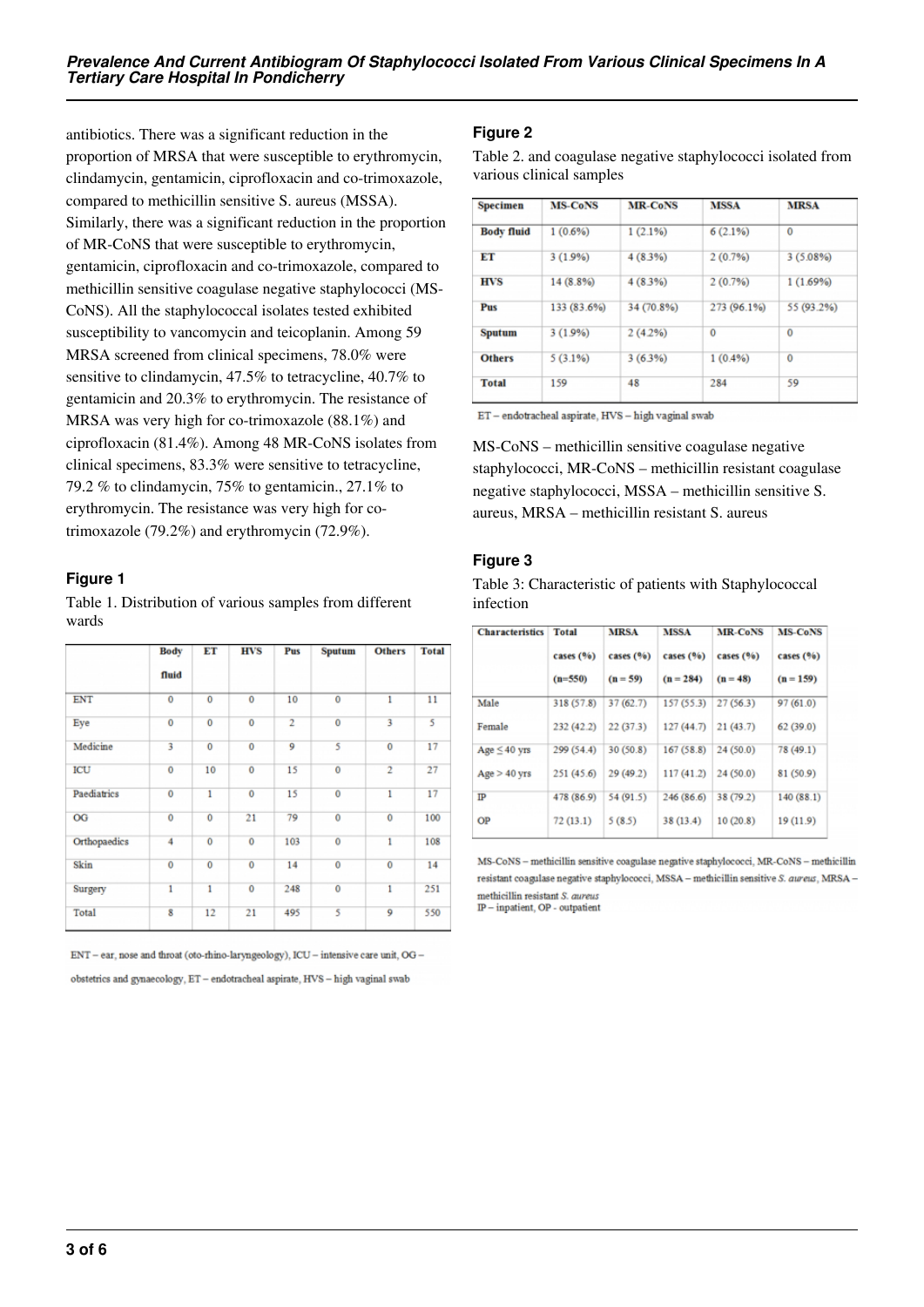## **Figure 4**

Table 4: Susceptibility pattern of the staphylococcal isolates to common antibiotics

| <b>Antibiotic</b>               | No. of susceptible isolates (%) |                |                |             |                     |                |  |  |
|---------------------------------|---------------------------------|----------------|----------------|-------------|---------------------|----------------|--|--|
|                                 | <b>MS-CoNS</b>                  | <b>MR-CoNS</b> | p value        | <b>MSSA</b> | <b>MRSA</b>         | p value        |  |  |
|                                 | $(n = 159)$                     | $(n = 48)$     |                | $(n = 284)$ | $(n = 59)$          |                |  |  |
| Erythromycin                    | 113(71.1)                       | 13(27.1)       | < 0.0001       | 197 (69.4)  | 12(20.3)            | < 0.0001       |  |  |
| Clindamycin#                    | 142 (89.3)                      | 38 (79.2)      | 0.1132         | 282 (99.3)  | 46 (78.0)           | < 0.0001       |  |  |
| Ampicillin                      | 67(42.1)                        | $0(0)^*$       | < 0.0001       | 118(41.5)   | $0(0)$ *            | < 0.0001       |  |  |
| Amoxycillin/<br>clavulanic acid | 44 (27.7)                       | $0(0)*$        | 0.0001         | 38 (13.4)   | $0(0)*$             | 0.0059         |  |  |
| Ceftriaxone                     | 118 (74.2)                      | $0(0)$ *       | < 0.0001       | 218 (76.7)  | $0(0)$ <sup>*</sup> | < 0.0001       |  |  |
| Gentamicin                      | 148 (93.1)                      | 36(75.0)       | 0.0012         | 250 (88.0)  | 24 (40.7)           | < 0.0001       |  |  |
| Ciprofloxacin                   | 128 (80.5)                      | 22(45.8)       | < 0.0001       | 185 (65.1)  | 11(18.6)            | < 0.0001       |  |  |
| Tetracycline                    | 125 (78.6)                      | 40(83.3)       | 0.6118         | 269 (94.7)  | 28 (47.5)           | < 0.0001       |  |  |
| Co-trimoxazole                  | 70 (44.0)                       | 10(20.8)       | 0.0065         | 173 (60.9)  | 7(11.9)             | < 0.0001       |  |  |
| Vancomycin                      | 159 (100)                       | 48 (100)       | $\overline{a}$ | 284 (100)   | 59 (100)            | $\overline{a}$ |  |  |
| Teicoplanin                     | 159 (100)                       | 48 (100)       | ٠              | 284 (100)   | 59 (100)            | ٠              |  |  |

 $*$  - All the MRSA and MR-CoNS were considered as resistant to these  $\beta$ -lactam drugs as per CLSI guidelines

# - Clindamycin resistance was tested by employing both Kirby Bauer disc diffusion test (for constitutive resistance) and D-test (for inducible resistance)

## **DISCUSSION**

S. aureus is a highly versatile and adaptable pathogen capable of causing a diverse array of infections in hospital and community settings. S. aureus has been reported to be the cause of most wound infections among hospitalized patients elsewhere.<sup>5</sup> The growing problem in the Indian scenario is that MRSA prevalence has increased from 12% in 1992 to 80.83% in 1999. $\degree$  In our study the prevalence of MRSA was 17.2 %. In major southern districts of Tamilnadu, out of 906 strains of S. aureus isolated from clinical samples, 250 (31.1%) were found to be methicillin resistant. A study from Mumbai, reports that the incidence of MRSA was  $15.87\%$ .<sup>7</sup> All the MRSA strains isolated, however, were found to be sensitive to vancomycin corresponding to our finding.<sup>7</sup> In the USA, Canada and Europe, available statistics indicate that MRSA accounts for up to 40% of nosocomial S. aureus infections in large hospitals and 25% - 30% of such infections in smaller hospitals.<sup>8</sup> Rate of methicillin resistance among clinical isolates of S. aureus vary from less than 1% in Norway and Sweden, 5-10% in Canada, 25-50% in the United states to more than 50% in Hong Kong and Singapore.<sup>9</sup> In a study done by Mshana et al., MRSA was observed in 16.2% of isolates.<sup>10</sup> In Europe, the highest prevalence of MRSA in the

hospitals was seen in Portugal (54%), Italy(43%-58%) and Netherlands $(2\%)$ .<sup>11</sup>

The variation in MRSA prevalence might be because of several factors like efficacy of infection control practices, healthcare facilities and antibiotic usage that vary from hospital to hospital.

We observed that the many of the MRSA isolates, besides their resistance to *β*-lactam drugs, showed resistance to cotrimoxazole, ciprofloxacin, erythromycin, gentamicin and tetracycline. Researchers in other part of the globe also observed that many of these MRSA isolates were becoming multidrug resistant and were susceptible only to glycopeptide antibiotics such as vancomycin. The mobile genetic element termed staphylococcal cassette chromosome mec (SCCmec), which carries the mecA gene responsible for methicillin resistance, also contains several other genetic elements involved in the expression and regulation of resistance to other classes of antibiotics.<sup>1</sup> This is the reason for the multi-drug resistance of MRSA. However, the type IV SCCmec present in many community-acquired MRSA strains is characterized by the absence of non-beta-lactam genetic-resistance determinants. Clindamycin is usually advocated for the treatment of infections by such community-acquired MRSA strains if they are found to be susceptible to clindamycin.<sup>12</sup> In our study about 78% of the MRSA were susceptible to clindamycin. In a similar study, 63% of the MRSA isolates were observed to be susceptible to clindamycin.<sup>12</sup> Therefore, clindamycin has an important role in the management of MRSA infections, especially, the community-acquired. However, the glycopeptide vancomycin has been regarded as the drug of choice for the treatment of infections due to methicillin-resistant strains as majority of them are hospital-acquired and are usually resistant to many classes of antibiotics including macrolides.<sup>13</sup> The MRSA isolated in our study showed  $100\%$ susceptibility to vancomycin and Teicoplanin. Although, the MRSA isolates are usually considered as susceptible to vancomycin, recently there is an emergence of low level resistance to vancomycin.<sup>14</sup> Assadullah et al have observed that 40% of the 120 MRSA isolates showed intermediate susceptibility (MIC: 4-8 μg/mL) to vancomycin based on the MIC determination by macrobroth dilution method.<sup>14</sup> They have also reported that 3.3% of the 120 MRSA isolates were resistant to vancomycin (MIC≥ 16  $\lg/mL$ ).<sup>14</sup> The other drugs approved for the treatment of MRSA infections such as linezolid, daptomycin, quinupristine-dalfopristine and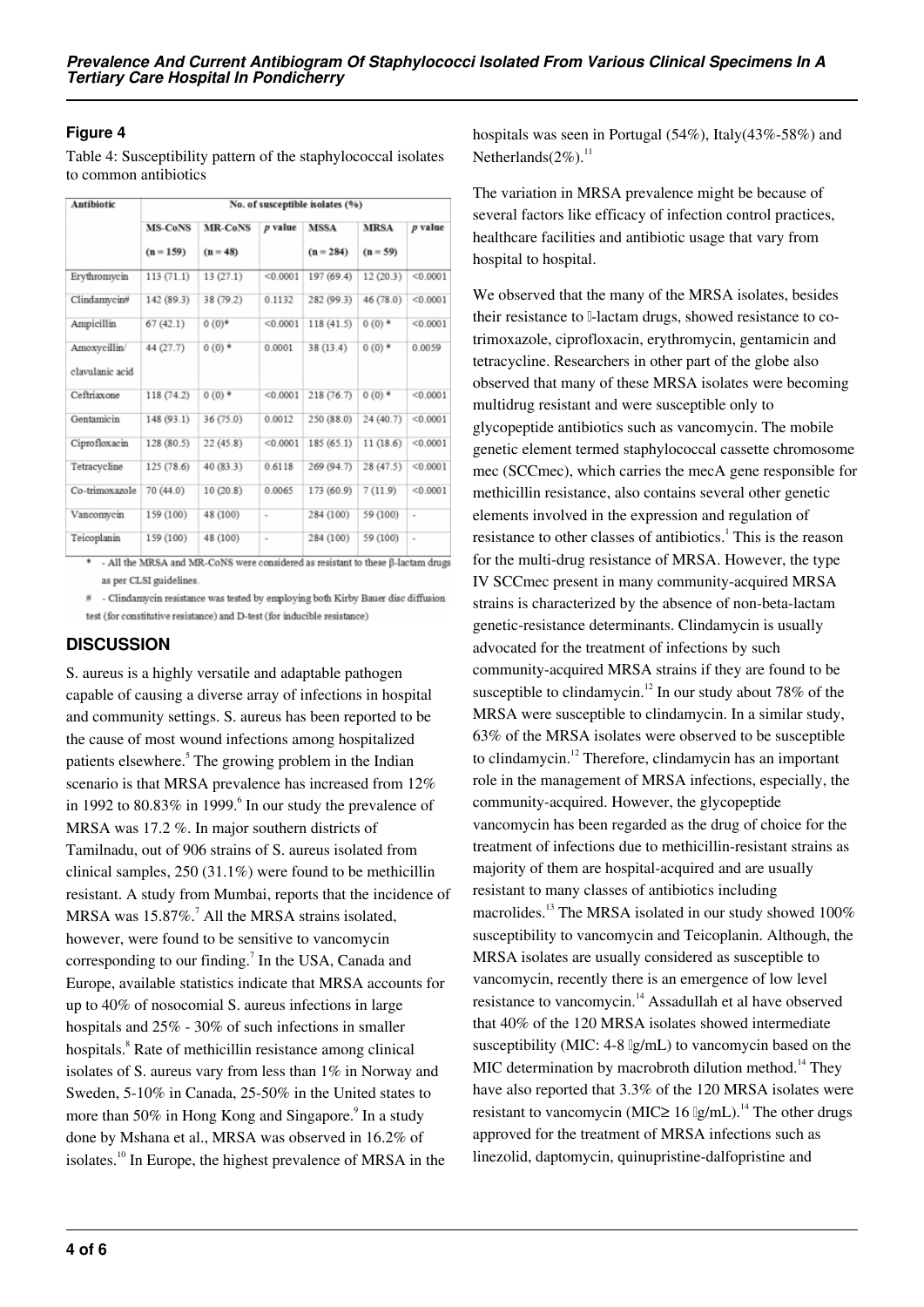tigecycline may be useful in treatment of infections caused by the MRSA isolates with reduced susceptibility to vancomycin.<sup>13</sup>

In our study the MR-CoNS which showed resistance to oxacillin and cefoxitin accounted for 23.2% of CoNS, which is similar to that reported from North India by Uma et al, $^{15}$ according to which 25% of all CoNS isolated were methicillin resistant. In a similar study from Aligarh, India, it was shown that 22.5% of coagulase-negative staphylococcal isolates were resistant to methicillin. The Methicillin resistance observed in CoNS is also mediated by the mecA gene carried on the SCCmec, similar to the MRSA. Therefore, the treatment of MR-CoNS is also similar to that of MRSA.

## **CONCLUSION**

We conclude that MRSA and MR-CoNS are prevalent in our hospital. Our study shows sensitivity of MRSA to vancomycin is 100% which further emphasizes that it is still the drug of choice for MRSA infections. In our study about 78% of the MRSA were susceptible to clindamycin. Therefore, clindamycin has an important role in the management of MRSA infections, especially, the community-acquired. The resistance of MRSA was very high for co-trimoxazole (88.1%) and ciprofloxacin (81.4%). The MR-CoNS showed very high resistance for cotrimoxazole (79.2%) and erythromycin (72.9%). We recommend that frequent monitoring of susceptibility patterns of MRSA and MRCONS and the formulation of a definite antibiotic policy may be helpful in decreasing the incidence of MRSA and MRCONS infection.

#### **References**

1. Peacock SJ. Staphylococcus. In: Murray PR, Bureau S, Koster J, Vandenberg L, Pengilley Z, editors. Topley & Wilson's Microbiology & Microbial infections. 10th ed. London: Hodder Arnold; 2005. p. 769-70. 2. Jevons MP. Celbenin- resistant Staphylococci. Br Med J 1961;1:124-125.

3. Clinical Laboratory Standards Institute. Performance standards for antimicrobial susceptibility testing. Twentieth informational supplement. CLSI document M100-S20. Wayne, PA: CLSI; 2010.

4. McDougal LK, Thornsberry C. New recommendations for disk diffusion antimicrobial susceptibility tests for methicillin-resistant (heteroresistant) staphylococci. J Clin Microbiol 1984;19:482-8.

5. Blomberg B, Manji KP, Urassa WK, Tamim BS, Mwakagile DS, Jureen R, et al. Antimicrobial resistance predicts death in Tanzanian children with bloodstream infections: a prospective cohort study. BMC Infect Dis 2007;7:43.

6. Verma S, Joshi S, Chitnis V, Hemwani N, Chitnis D. Growing problem of methicillin resistant staphylococci - Indian scenario. Indian J Med Sci 2000;54:535-40. 7. Sachdev D, Amladi S, Natraj G, Baveja S, Kharkar V, Mahajan S, et al. An outbreak of methicillin-resistant Staphylococcus aureus (MRSA) infection in dermatology indoor patients. Indian J Dermatol Venereol Leprol 2003;69:377-80.

8. Jan M.B, Turnidge JD, SENTRY APAC Participants. High prevalence of oxacillin-resistant Staphylococcus aureus isolates from hospitalized patients in Asia-Pacific and South Africa: results from SENTRY Antimicrobial Surveillance Program, 1998-1999. Antimicrob Agents Chemother 2002;46:879–81.

9. Grundmann H, Aires-de-Sousa M, Boyce J, Tiemersma E. Emergence and resurgence of meticillin-resistant Staphylococcus aureus as a public-health threat. Lancet 2006;368:874-85.

10. Mshana SE, Kamugisha E, Mirambo M, Chalya P, Rambau P, Mahalu W, Lyamuya E. Prevalence of clindamycin inducible resistance among methicillin-resistant Staphylococcus aureus at Bugando Medical Centre, Mwanza, Tanzania. Tanzania Journal of Health Research 2009;11:59-64.

11. Stefani S, Varaldo PE. Epidemiology of methicillinresistant staphylococci in Europe. Clin Microbiol Infect 2003;9:1179-86.

12. Prabhu K, Rao S, Rao V. Inducible Clindamycin Resistance in Staphylococcus aureus Isolated from Clinical Samples. J Lab Physicians 2011;3:25-7.

13. Loomba PS, Taneja J, Mishra B. Methicillin and vancomycin resistant S. aureus in hospitalized patients. J Global Infect Dis 2010;2:275-83.

14. Assadullah S, Kakru DK, Thoker MA, Bhat FA, Hussain N, Shah A. Emergence of low level vancomycin resistance in MRSA. Indian J Med Microbiol 2003;21:196-8. 15. Uma Choudhary, Bharati Arora, Madhu Sharma. The prevalence of methicillin- resistant coagulase- negative Staphylococcus in a Tertiary Care Hospital in North India. J Infect Dis Antimicrob Agents 2008;25:13-17.